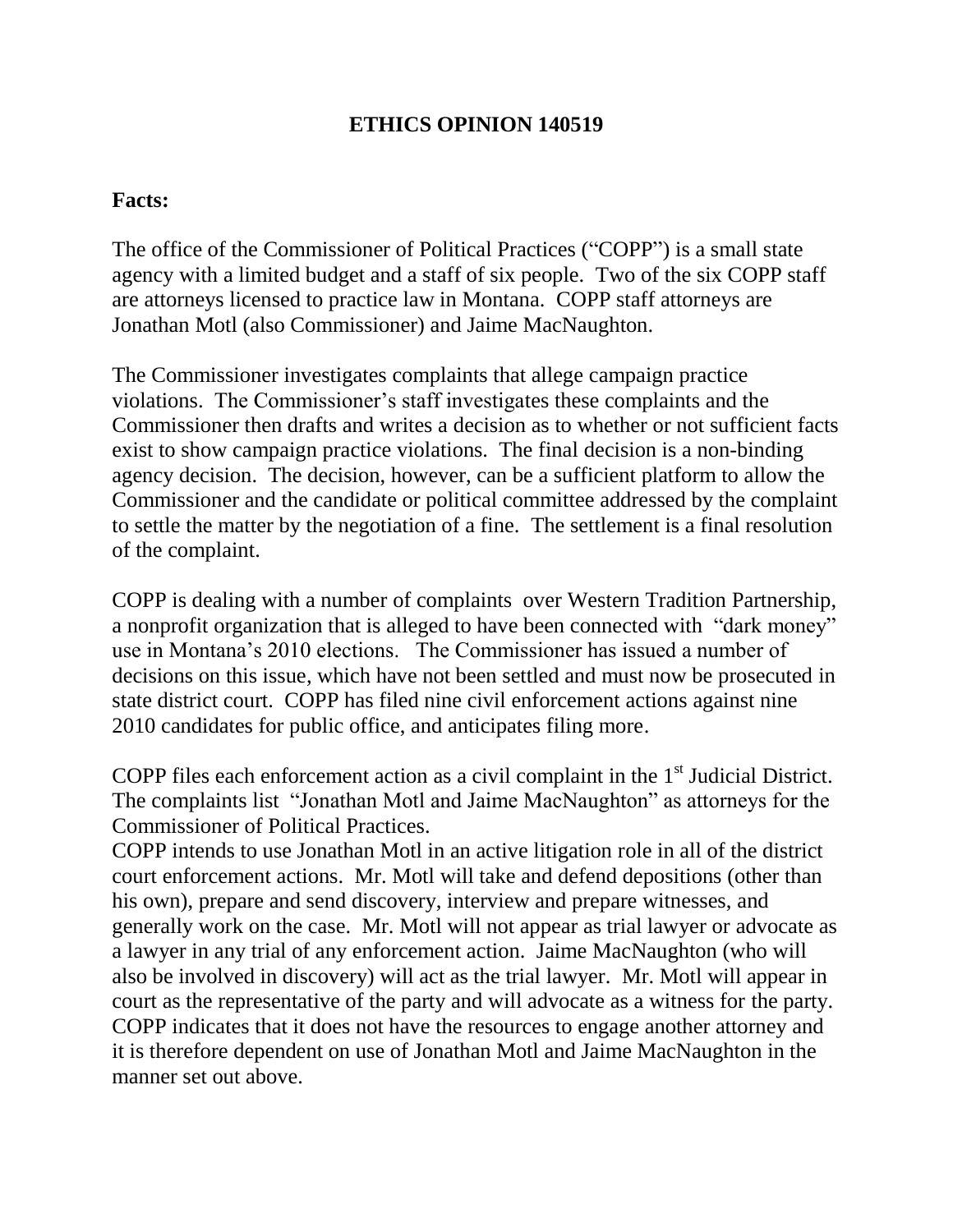COPP requests a determination that its attorney, Jonathan Motl, is in compliance with Rule 3.7, Mont.R.Prof.Cond., when he acts as set out above.

#### **Short Answer:**

Yes, COPP's intention to use Mr. Motl in the civil enforcement actions as an advocate and witness is appropriate under Rule 3.7, Mont. R. Prof. Cond. (sometimes referred to as the "lawyer-witness rule" or the "advocate-witness rule.") Rule 3.7(a) addresses advocating "at trial." Case law construing the rule generally limits disqualification of a lawyer-witness as trial counsel but not from participating in pretrial matters. Rule 3.7(b) makes it clear that disqualification is not automatically imputed to partners and associates of the disqualified lawyerwitness at trial, unless a separate conflict of interest is present.

### **General Discussion:**

Rule 3.7, Mont.R.Prof.Cond., states:

(a) A lawyer shall not act as advocate at a trial in which the lawyer is likely to be a necessary witness unless:

(1) the testimony relates to an uncontested issue;

(2) the testimony relates to the nature and value of legal services rendered in the case; or

(3) disqualification of the lawyer would work substantial hardship on the client.

(b) A lawyer may act as advocate in a trial in which another lawyer in the lawyer's firm is likely to be called as a witness unless precluded from doing so by Rule 1.7 or Rule 1.9.

As noted in Montana Formal Ethics Opinion 050317, the prohibition against a lawyer from serving as advocate and testifying as a witness in the same matter is essentially aimed at eliminating confusion about the lawyer's role. As an advocate, the lawyer's task is to present the client's case and to test the evidence and arguments put forth by the opposing side. A witness, however, provides sworn testimony concerning facts about which he or she has personal knowledge or expertise. When a lawyer takes on both roles, jurors are likely to be confused about whether a statement by an advocate witness should be taken as proof or as an analysis of the proof (see Comment 2, below).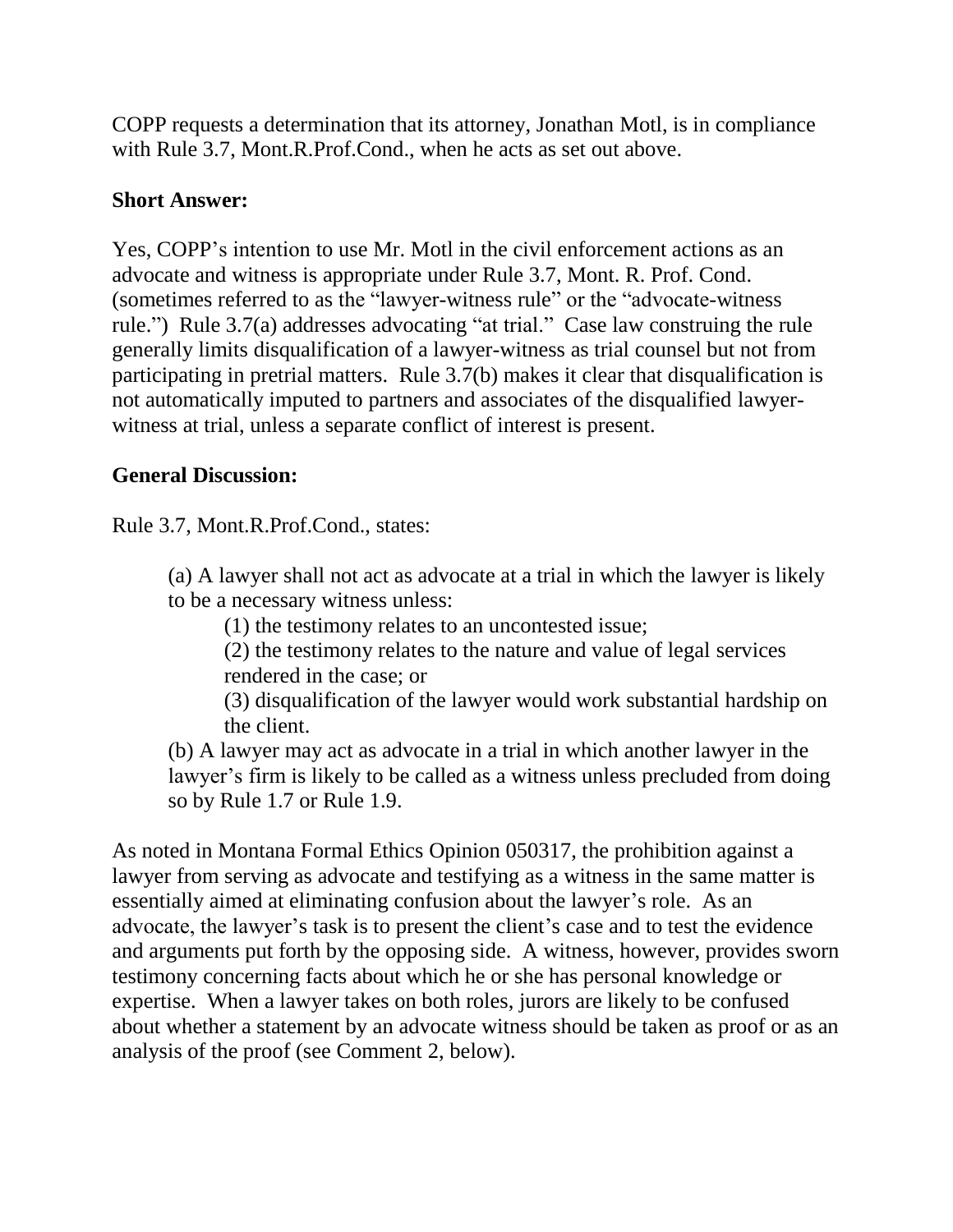Rule 3.7 is designed to preserve the distinction between advocacy and evidence and to protect the integrity of the advocate's role as an independent and objective proponent of rational argument. This is discussed in the Comments to the Model Rules:

[1] Combining the roles of advocate and witness can prejudice the tribunal and the opposing party and can also involve a conflict of interest between the lawyer and client.

[2] The tribunal has proper objection when the trier of fact may be confused or misled by a lawyer serving as both advocate and witness. The opposing party has proper objection where the combination of roles may prejudice that party's rights in the litigation. A witness is required to testify on the basis of personal knowledge, while an advocate is expected to explain and comment on evidence given by others. It may not be clear whether a statement by an advocate-witness should be taken as proof or as an analysis of the proof.

See also *Restatement (Third) of the Law Governing Lawyers,* §108 cmt. b (2000) ("combined roles risk confusion on the part of the factfinder and the introduction of both impermissible advocacy from the witness stand and impermissible testimony from counsel table.")

Further, the rule protects trial counsel from having to cross-examine opposing counsel and impeach his or her credibility, even if only on the obvious ground of interest in the outcome of the case. *See, e.g., Ford v. State,* 628 S.W.2d 340 (Ark. Ct. App. 1982) (opposing counsel handicapped in cross-examining and arguing credibility of lawyer-witness); Model Code EC 5-9 ("If a lawyer is both counsel and witness, he becomes more easily impeachable for interest and thus may be a less effective witness. Conversely, the opposing counsel may be handicapped in challenging the credibility of the lawyer when the lawyer also appears as an advocate in the case.")

As noted, Rule 3.7(a) prohibits a lawyer who is likely to be a necessary witness from "acting as an advocate at trial." The majority of courts and ethics committees construing the rule have permitted pretrial preparation work by an attorney who likely will serve as a witness at trial. *See, e.g., Culebras Enter. Corp. v. Rivera-Rios,* 846 F.2d 94 (1<sup>st</sup> Cir. 1988) (lawyers who performed substantial pretrial work in case in which, had it gone to trial, they would have been called as witnesses but would not have served as trial counsel did not violate Rule 3.7 because they did not assume, and did not plan to assume, "advocate at trial" role); *United States v. Castellano,* 610 F. Supp. 1359 (S.D.N.Y. 1985) (lawyer for alleged organized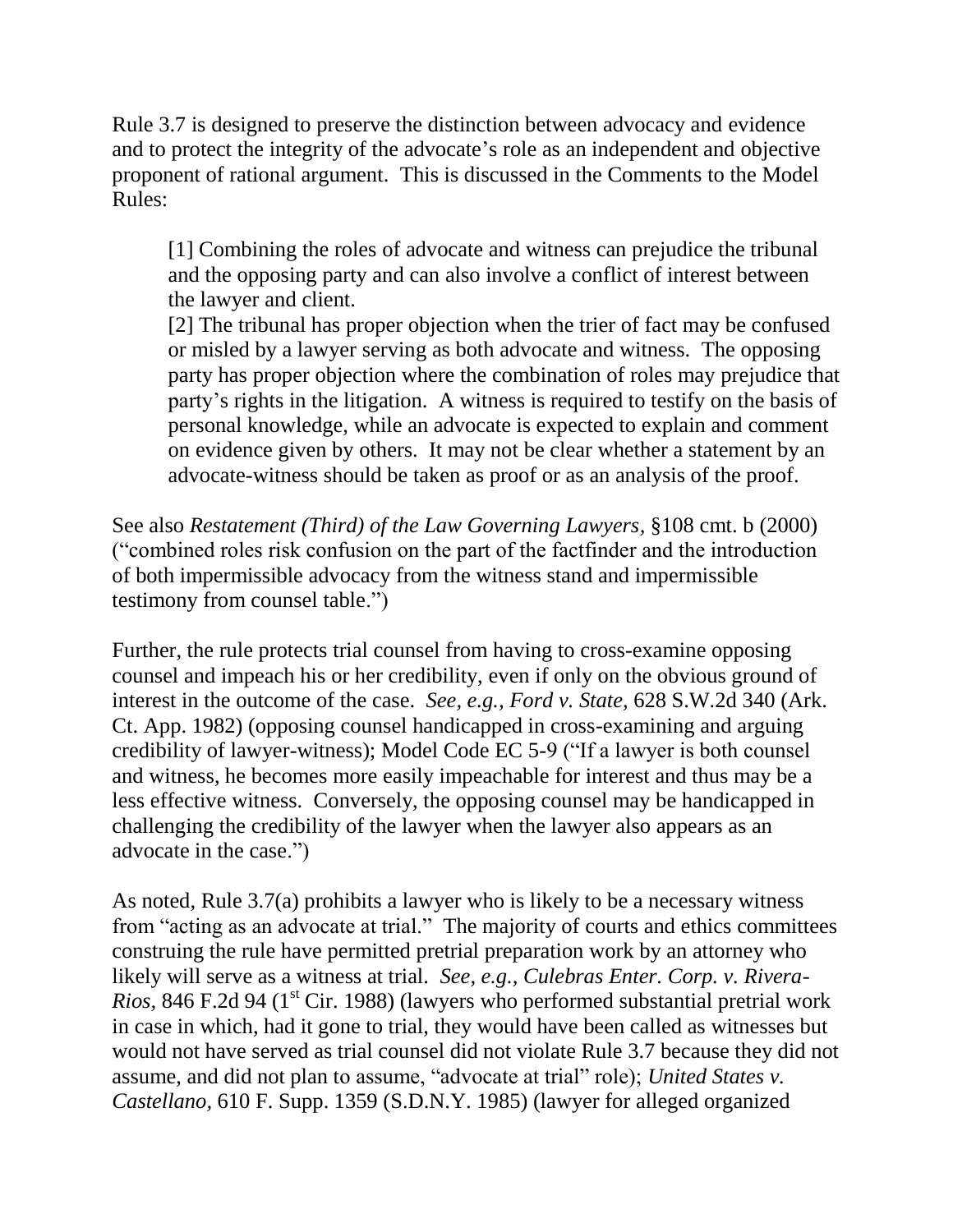crime group may participate fully in pretrial stage even though he will probably be called as witness, and other defense counsel are free to consult with him during trial); *United States v. Johnston,* 690 F.2d 638 (7th Cir. 1982) (prosecutor who testified at pretrial suppression hearing is not automatically disqualified from trying case); *Merrill Lynch Bus. Fin. Servs. v. Nudell,* 239 F. Supp.2d 1170 (D. Colo. 2003) (since the rule's purpose is to avoid jury confusion at trial, it does not automatically require that lawyers be disqualified from pretrial activities, such as participating in strategy sessions, pretrial hearings, settlement conferences, or motions practice; however, continued pretrial involvement cannot be used later as basis to argue that disqualification at trial works undue hardship); *Main Events Prods. v. Lacy,* 220 F. Supp.2d 353 (D.N.J. 2002) (companies' attorney would be properly disqualified as necessary witness but was appropriately allowed to represent client in pretrial matters; disqualification rule is designed to avoid confusing jury about what is testimony and what is argument); *Massachusetts Sch. of Law at Andover Inc. v. Am. Bar Ass'n,* 872 F. Supp. 1346, 1377, *aff'd,* 107 F.3d 1026 (3d Cir. 1997) (while plaintiff law school's administrators and faculty were disqualified by Rule 3.7 from serving as trial counsel, they were not prohibited from "attending any and all depositions, acting as an advisor, or as a consultant, or making 'the snowballs for somebody else to throw'"); *DiMartino v. Dist. Court,* 66 P.3d 945 (Nev. 2003) (rule doesn't necessarily disqualify counsel from pretrial proceedings; holding otherwise to permit total disqualification would invite rule's misuse as tactical ploy); *Cunningham v. Sams,* 588 S.E.2d 484, 487 (N.C. Ct. App. 2003) ("even though an attorney may be prohibited from being an advocate during trial, the attorney may, nevertheless, represent his client in other capacities, such as drafting documents and researching legal issues"); *Heard v. Foxshire Assocs.,* 806 A.2d 348 (Md. Ct. Spec. App. 2002) (rule applies only to trials and does not preclude giving of evidence by attorney of record for party before administrative agency). See also ABA Informal Ethics Op. 89-1529 (1989) (lawyer who expects to testify on contested issue at trial may represent party in pretrial proceedings, provided that client consents after consultation and lawyer reasonably believes that representation will not be adversely affected by client's interest in expected testimony); Colorado Ethics Op. 78 (revised 1997) (rule permits lawyer who may be necessary witness to continue to represent client "in all litigation roles short of trial advocacy"); Michigan Informal Ethics Op. CI-1118 (1985) ("advocate" in context of Rule 3.7 is best defined as person who "participates as a spokesperson for the client in open court"; lawyer who in his capacity as certified public accountant will be providing expert testimony in divorce case may also serve as co-counsel to lawyer from another firm); Utah Ethics Op. 04-02 (2004) (if pretrial representation is not forbidden by another rule, lawyer who is necessary witness may represent client in pretrial stage and retain another lawyer to handle trial).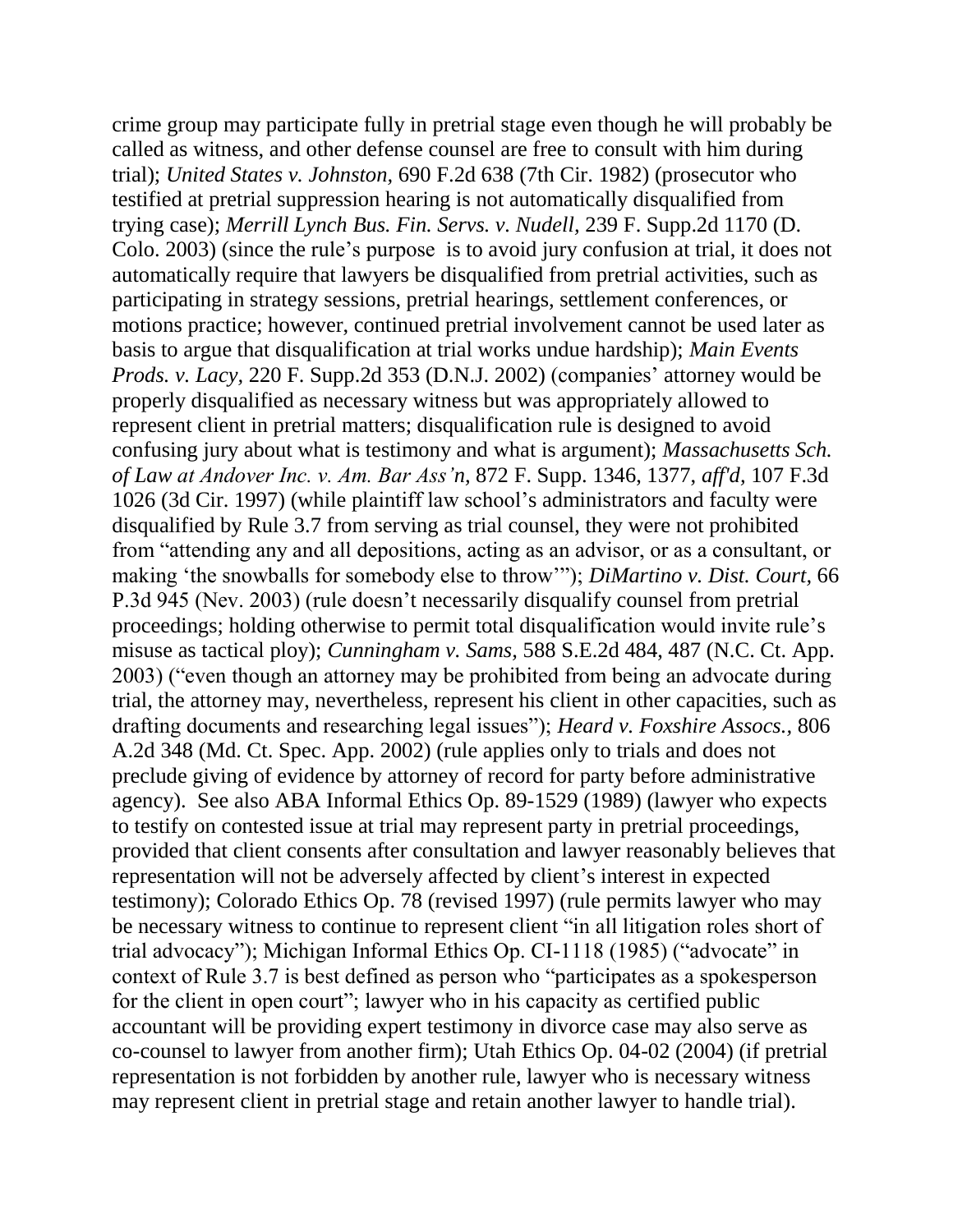The Committee agrees with the majority of courts and ethics committees construing Rule 3.7(a). If Mr. Motl is a necessary witness, Rule 3.7(a) prohibits him from "acting as an advocate at trial." However, even though it is likely he will serve as a witness at trial, Mr. Motl is permitted to participate in pretrial matters such as pleadings, motions, and other papers, taking and defending depositions (other than his own), preparing and sending discovery, interviewing and preparing witnesses, appearing at and participating in hearings, and other work leading up to trial.

Rule 3.7(b) does not extend the prohibition on lawyer-witnesses to the partners and associates of the testifying lawyer such as other counsel for COPP. Comment [5] to Model Rule 3.7 notes that the Rule does not automatically forbid lawyers to act as advocates in a trial where other lawyers from the same firm are testifying as necessary witnesses. The comment explains that it is unlikely the trier of fact will be misled under these circumstances. Comments [6] and [7], however, encourage lawyers to stay alert to the conflicts of interest that may arise when an attorney, or a lawyer with whom the attorney is associated, is a necessary witness. Counsel ought to resolve such conflicts in accordance with Rules 1.7 and 1.9.

Cases construing the rule generally support the position that disqualification is not imputed to other associated attorneys. *See, e.g., Brown v. Daniel,* 180 F.R.D. 298 (D.S.C. 1998) (no disqualification of entire firm even though partner in firm would be necessary witness); *Ramsay v. Boeing Welfare Benefit Plan Comm.,* 662 F. Supp. 968 (D. Kan. 1987) (guided by Rule 3.7(b), court refused to disqualify firm from representing plaintiff whose wife was firm member and likely witness; any perception of testifying lawyer's interest is "attributable to her role as spouse," rather than her status as lawyer); *Syscon Corp. v. United States,* 10 Cl. Ct. 200 (Ct. Cl. 1986) (refusing to disqualify lawyer whose partner was general counsel and major stockholder in plaintiff company, where partner's testimony, if any, would be peripheral); *Owen & Mandolfo v. Davidoff of Geneva Inc.,* 602 N.Y.S.2d 369 (N.Y. App. Div. 1993) (under post-rules amendment to state's code, no disqualification of law firm in arbitration proceeding; even though lawyer who was closely involved in design and construction project at issue would be testifying, colleague who was "of counsel" to firm would be handling proceeding); see also *Restatement (Third) of the Law Governing Lawyers,* §108 cmt. b (2000) (any other lawyer in testifying lawyer's firm may serve as advocate despite disqualification so long as representation would not involve other conflict of interest such as giving adverse testimony).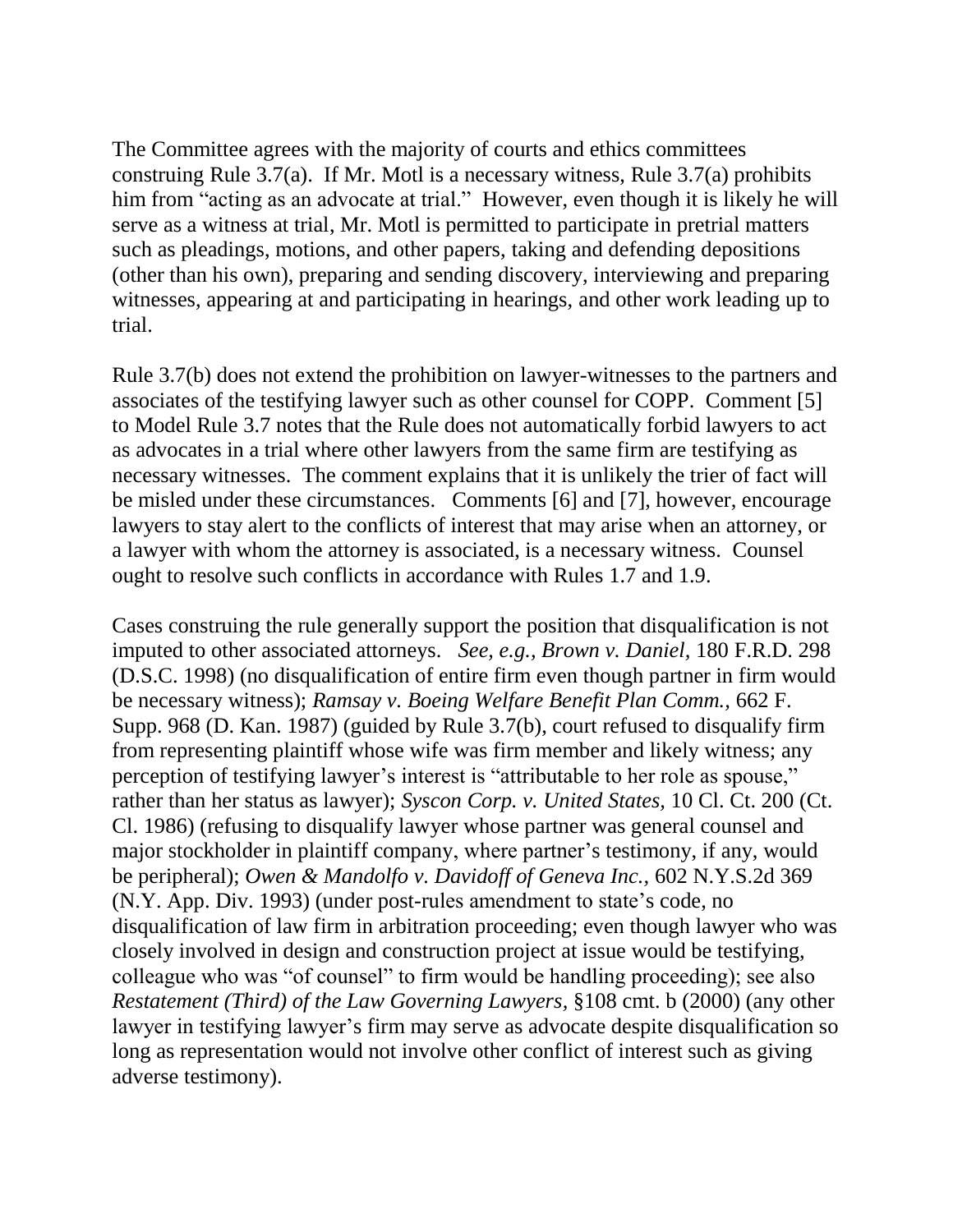Where, as here, the result would be to bar an entire government office from prosecuting cases, courts generally are even more hesitant to impute disqualification of a lawyer-witness to other lawyers in the office. See, e.g., *U.S. v. Watson,* 87 F.3d 927 ( $7<sup>th</sup>$  Cir. 1996) (U.S. attorney's office may prosecute cases where the office has interviewed a suspect and the statement is at issue); *In re Harris,* 934 P.2d 965 (Kan., 1997) (Rule does not disqualify deputy disciplinary counsel from prosecuting case in which another disciplinary counsel is a witness); *State ex rel. Macy v. Owens,* 934 P.2d 343 (Okla. Crim. App. 1997) ( where two district attorneys were likely to be necessary witnesses, the entire district attorney's office could not be disqualified because the office is required by law to prosecute all crimes within the district and Rule 3.7(b) specifically allows other lawyers in the office to handle trial); *State v. Schmitt,* 102 P.3d 856 (Wash. Ct. App. 2004) (*ibid*).

For these reasons, under Rule 3.7(b), disqualification of Mr. Motl from serving as trial counsel is not imputed to other COPP counsel, unless a separate conflict of interest is present. The facts presented do not suggest that COPP's trial counsel would have a conflict in calling Mr. Motl as a witness at trial. However, counsel are encouraged to be mindful of any circumstances that might give rise to such conflicts.

Finally, as other authorities note, Rule 3.7 is used in disqualification motions far more than it is used in discipline. In this regard, paragraph 21 of the Preamble to the Montana Rules is an appropriate reminder that:

The Rules are designed to provide guidance to lawyers and to provide a structure for regulating conduct through disciplinary agencies…. Furthermore, the purpose of the Rules can be subverted when they are invoked by opposing parties as procedural weapons.

Disqualification motions can be extremely burdensome, expensive, and timeconsuming. So, the potential for abuse as a litigation tactic is well-recognized. *See, e.g., Kalmanovitz v. G. Heileman Brewing Co.,* 610 F. Supp. 1319 (D. Del. 1985) (motions to disqualify "are often disguised attempts to divest opposing parties of their counsel of choice"), *aff'd,* 769 F.2d 152 (3d Cir. 1985); *Council for Nat'l Register of Health Serv. Providers v. Am. Home Assurance Co.,* 632 F. Supp. 144 (D.D.C. 1985) (noting potential for tactical abuse of disqualification motions, court held that where lawyers testimony may be relevant but not necessary, "totality of circumstances," including client's desires, must be considered); *Devins v. Peitzer,* 622 So. 2d 558 (Fla. Dist. Ct. App. 1993) (refusing to disqualify lawyer